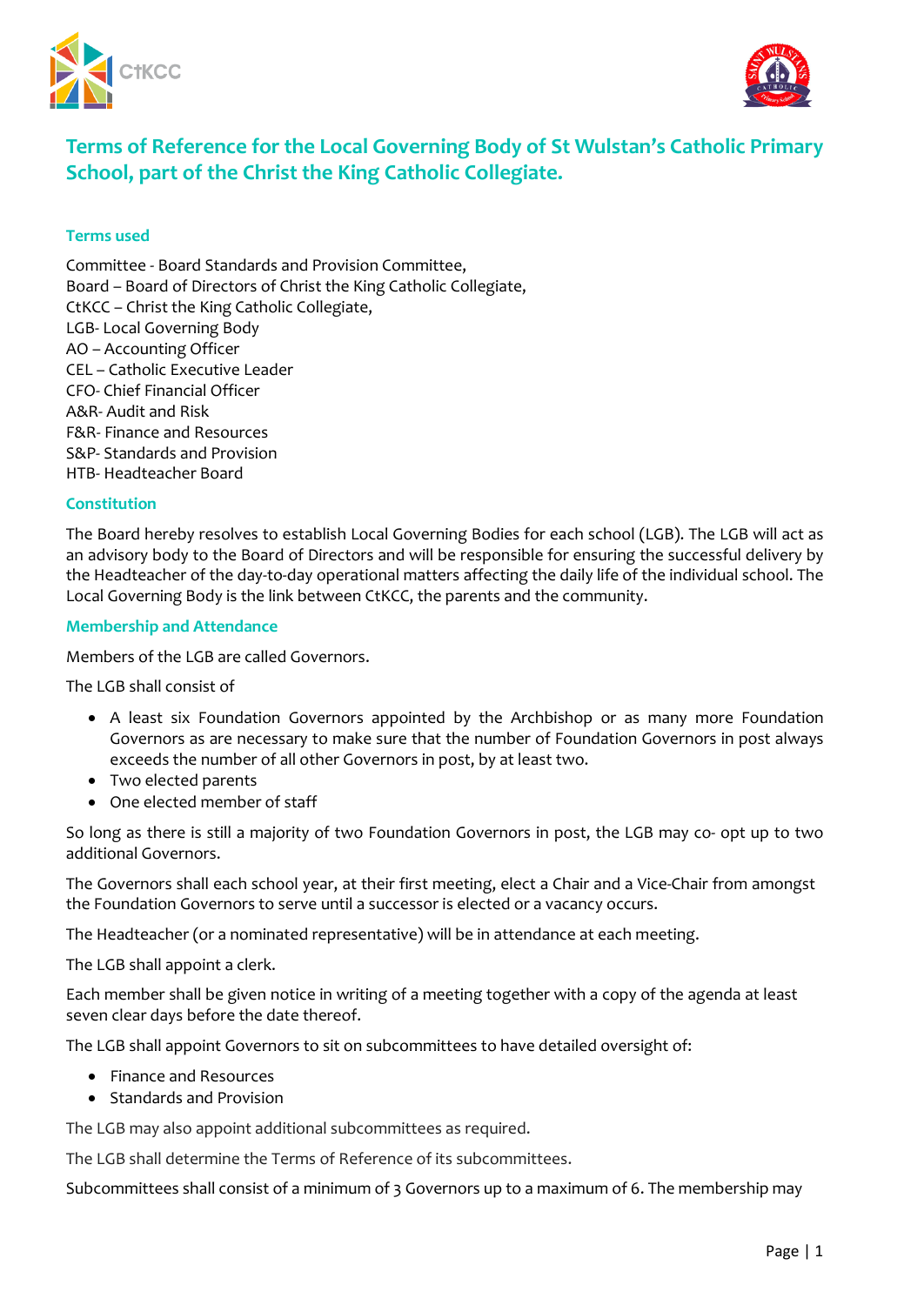



include persons who are not Governors to provide expert advice, provided that a majority of members of the Committee shall be Governors. The LGB may invite school professionals to advise and/or to be held to account.

No business can be conducted unless a quorum is present. A quorum is usually three members, two of whom should be Foundation Governors.

The LGB shall meet at least termly, or more often as required.

The subcommittees shall meet at least termly.

#### **Reporting**

The Clerk to the LGB will prepare and keep minutes of the meetings of the full LGB. The Clerk or a nominated Governor will prepare and keep minutes of other meetings.

Draft LGB minutes shall be circulated to the Board within two weeks of the meeting.

Draft subcommittee minutes shall be circulated to the relevant Board Committee members within two weeks of the meeting.

Matters to be raised to the Board or its Committees should be forwarded to the Central Office as soon as possible after a meeting rather than waiting for draft minutes.

## **Authority**

The LGB is authorised by the Board to carry out any activity within its terms of reference or as specifically delegated to it by the Board.

The LGB is authorised to obtain outside professional advice, normally in consultation with the AO/CEL. No expenditure may be incurred without prior approval of the Board.

#### **Role**

The role of the LGB is to:

- 1. Monitor what happens at the school in order to make sure that the school provides an excellent Catholic education to all its pupils.
- 2. Make sure that the school follows any and all guidance from the DES to secure, protect and improve the provision of Catholic education and the Catholic ethos.
- 3. Ensure that policies put in place by CtKCC Directors for CtKCC are put into practice in the school.
- 4. Act as a critical friend to the Headteacher.
- 5. Give the Headteacher of the school support in the recruitment, selection, grievance, disciplinary and exclusion processes as appropriate.
- 6. Develop and maintain the building and estate management plan.
- 7. Develop links with the parish or parishes near the school and with the wider community.
- 8. Manage admissions to the school on behalf of CtKCC Directors, who are the admissions authority.
- 9. Develop the School Development Plan in conjunction with the Headteacher.
- 10. Ensure the School Development Plan is put into practice.

#### **Duties**

- 1. Preserving and developing the Catholic mission of the school in collaboration with the Headteacher.
- 2. Ensuring that the school has a medium to long-term vision for its future and that there is a robust strategy in place for achieving its vision.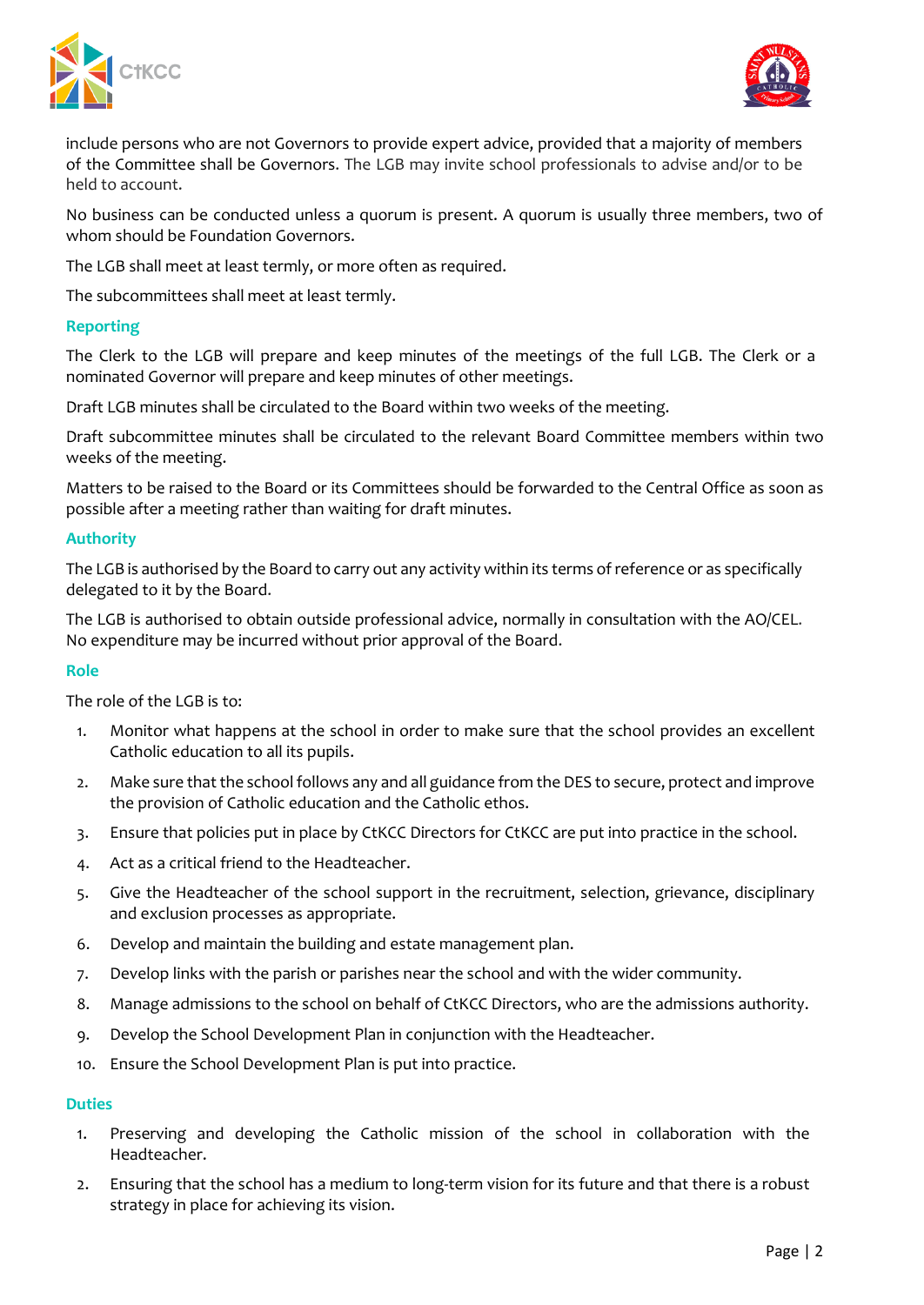



- 3. Monitoring educational standards.
- 4. Championing CtKCC's vision and values in the school and ensuring the spiritual wellbeing of the pupils.
- 5. Implementing a means whereby the school can receive and react to pupil, parent and staff feedback.
- 6. Establishing and maintaining relationships with the parish priest, local Church and parish community to work with them as they contribute to the Catholic formation of the pupils at the school.
- 7. Establishing and maintaining relationships with parents of pupils attending the school to support them in their role as primary educators.
- 8. Establishing and maintaining a relationship with members of the local community, including assisting the Headteacher to build relationships with other schools, agencies and businesses in the community to enhance the quality of Catholic education provided for pupils.
- 9. With the Headteacher, establishing and developing pupil, parent and staff voice and monitoring the same, reporting any issues or other matters to CtKCC Directors.
- 10. Developing an understanding of how CtKCC and the school are led and managed by:
- 11. Building an understanding of CtKCC's ambitions for the school and its pupils its vision and strategy CtKCC's values and becoming familiar with key policies- as to how these work in practice so that they are creating a healthy culture for all.
- 12. Being the link with parents and the community by:
	- a. Building a knowledge of parents' views and the community context
	- b. Ensuring that Directors and the CEL are aware of parents' and community views
- 13. Monitoring the work of the school, escalating any concerns to the CEL and / or Directors by:
	- a. Scrutinising reports on the school's progress with achieving its ambitions
	- b. Scrutinising reports on how the school complies with key policies
	- c. Visiting the school during the school day and attending events
- 14. Reviewing key decisions made by the Headteacher e.g. pupil exclusions and responses to complaints
- 15. The implementation of curriculum plans.
- 16. The arrangements for teaching and learning.
- 17. The management of health and safety in the school.
- 18. Oversight of annual staff appraisal based at the school (except the Headteacher) and, working with the Headteacher, put in place procedures for the proper professional and personal development of staff.
- 19. The Performance management of the Headteacher shall be carried out as outlined in the Catholic Education Service policy for performance management and the details of that performance management review shall be reported to the Directors. The performance management of the Headteacher will be carried out by one CtKCC Director, at least one Governor and the AO or external advisor.
- 20. Advising and supporting CtKCC Directors to determine the Headteacher's pay.
- 21. Ensuring effective communication between the Headteacher and the F&R Committee of CtKCC Directors.
- 22. Supporting the CtKCC Directors in the appointment process for the Headteacher, Deputy Headteacher, Lay Chaplain and Head of RE.
- 23. Appointing all other school staff.